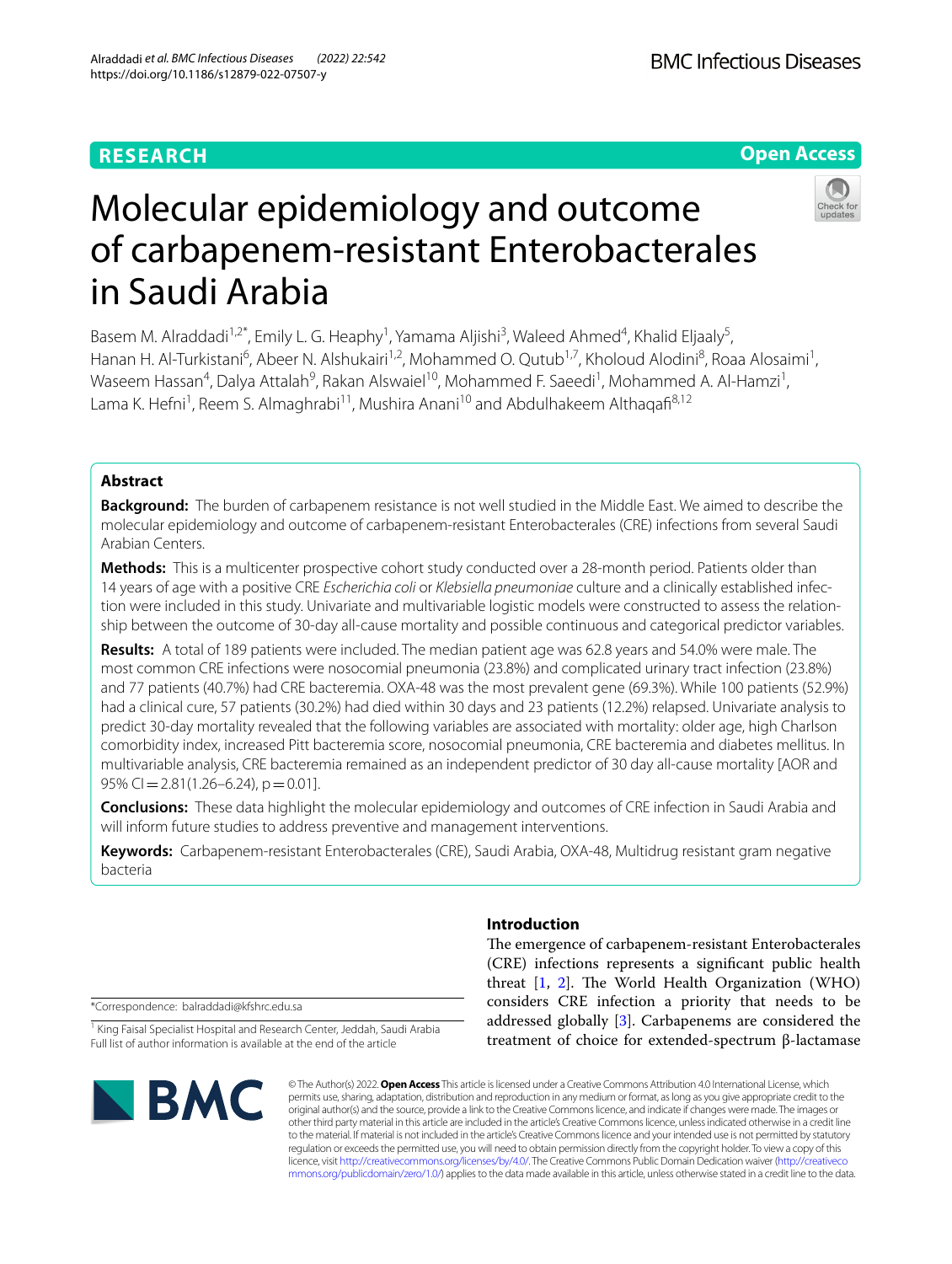bacteria and the last line of defense against Enterobacterales. CRE infections are associated with poor outcomes due to limited treatment options and inappropriate initial therapy  $[4-6]$  $[4-6]$ . Evidence also suggests that infections with CRE are associated with worse outcomes when compared with susceptible Enterobacterales [[4](#page-6-3), [5](#page-6-5), [7](#page-6-6), [8](#page-6-7)]. Furthermore, CRE infection is associated with longer hospital stays and higher healthcare costs [[5,](#page-6-5) [7](#page-6-6)[–9](#page-6-8)].

Knoweldge regarding the molecular epidemiology of CRE in Gulf countries and in the Middle East in general is limited. In Saudi Arabia, studies have shown that the most prevalent Carbapenemase strain is OXA-48 fol-lowed by NDM [[10,](#page-6-9) [11](#page-6-10)]. Most of these studies are limited by small sample sizes and retrospective designs. Saudi's wide geographic area and the continuous infux of international and domestic pilgrims are likely factors affecting CRE strain distribution. The exact molecular epidemiology and impact of CRE on outcomes are still not clear. Treatment options for CRE infection remain inadequate. Available options are limited by pharmacokinetics challenges, toxicity, and availability. Understanding the molecular epidemiology of CRE in the region and the impact it has on health care is needed to inform local guidelines.

Our aim in this study is to describe the molecular epidemiology, clinical features, and outcomes of patients infected with CRE from several hospitals in Saudi Arabia. We also aimed to identify predictors of mortality in this population.

## **Methods**

Patients in this multicenter prospective cohort study were recruited over a 28-month period from August 2018 through November 2020 in eight hospital systems in the Kingdom of Saudi Arabia. Hospitals with a median of 462.5 beds in the cities of Jeddah, Makkah, Dammam, and Riyadh participated in enrolling patients. Patients were excluded from participating in the study if they were 14 years of age or less. The final study population consisted of individuals above the age of 14 years with a positive CRE *Escherichia coli* or *Klebsiella pneumoniae* culture and a clinically established infection.

Susceptibility testing was performed using the Vitek 2 system (bioMérieux, Marcy L'étoile, France) and N-291 card. Phenotypic confrmation of CRE was performed using the Clinical Laboratory Standards Institute (CLSI) methodology, which includes the ertapenem, imipenem, and meropenem E-test and modifed Hodge test (MHT). All confrmed isolates of CRE from the culture were then tested using the Xpert Carba-R Kit following the manufacturer's recommendation for rapid detection and differentiation of the  $bla_{\text{KPC}}$ ,  $bla_{\text{NDM}}$ ,  $bla_{\text{VIM}}$ ,  $bla_{\text{OXA-48}}$ , and  $bla<sub>IMP</sub>$  gene sequences linked to carbapenem resistance in gram-negative bacteria. The Xpert Carba-R Assay will generate a negative or non-Detected result when testing samples resistance to Carbapenem but containing other than  $bla_{\text{KPC}}$ ,  $bla_{\text{NDM}}$ ,  $bla_{\text{VIM}}$ ,  $bla_{\text{OXA-48}}$ , and  $bla_{\text{IMP}}$  gene sequences. The interpretation of the minimum inhibitory concentration (MIC) for carbapenems is based on CLSI guidelines; resistance to ertapenem was considered if MIC was≥2 μg/ml and resistance to meropenem and imipenem was considered if MICs were ≥ 4 μg/ml.

The primary outcome in this study was 30-day all-cause mortality. Length of hospital stay, attributable mortality, relapse within 30 days, and acute kidney injury were recorded. Demographic and clinical characteristics including age, gender, comorbidities, Charlson Comorbidity Index, Apache II score, Pitt bacteremia score, type of CRE infection, organism isolates, location in the hospital at the time of CRE culture, molecular typing, and type of treatment patients received were considered as possible exposures and predictors of 30 day all-cause mortality. Susceptibility to and minimum inhibitory concentrations (MICs) for meropenem, imipenem, ertapenem, and ceftazidime-avibactam (CAZ-AVI) treatments were obtained for the CRE bacteria isolates. Normality of the continuous variables was assessed using Shapiro– Wilk and Kolmogorov–Smirnov tests and by comparing median and mean values.

The associations between 30 day all-cause mortality and continuous and categorical predictors were described using the Kruskal–Wallis and Chi-Square tests. Univariate logistic models were also constructed to assess the relationship between the outcome of 30 day all-cause mortality and possible continuous and categorical predictor variables. All predictor variables with a p-value<0.1 in univariate analysis models were included in a multivariable logistic model to predict 30 day allcause mortality. A similar analysis was conducted for the group of patients who were bacteremic  $(n=77)$ . Analyses were performed using SAS software, version 9.4, and statistical significance was determined at an  $\alpha$  = 0.05 level. The study was approved by the institutional review boards at all participating hospitals.

# **Results**

The study population included 189 patients greater than 14 years of age with a positive CRE culture and a clinically established infection. The median patient age was 62.8 years and 54.0% were male (Table [1](#page-2-0)). Just over oneffth (20.1%) of the participants had heart disease and 42.3% had diabetes mellitus. Almost one-third (32.8%) of the patients had a non-hematological malignancy and 19.6% had a cerebral vascular accident comorbidity. The median Charlson comorbidity index was six at baseline. The APACHE II median score for patients who required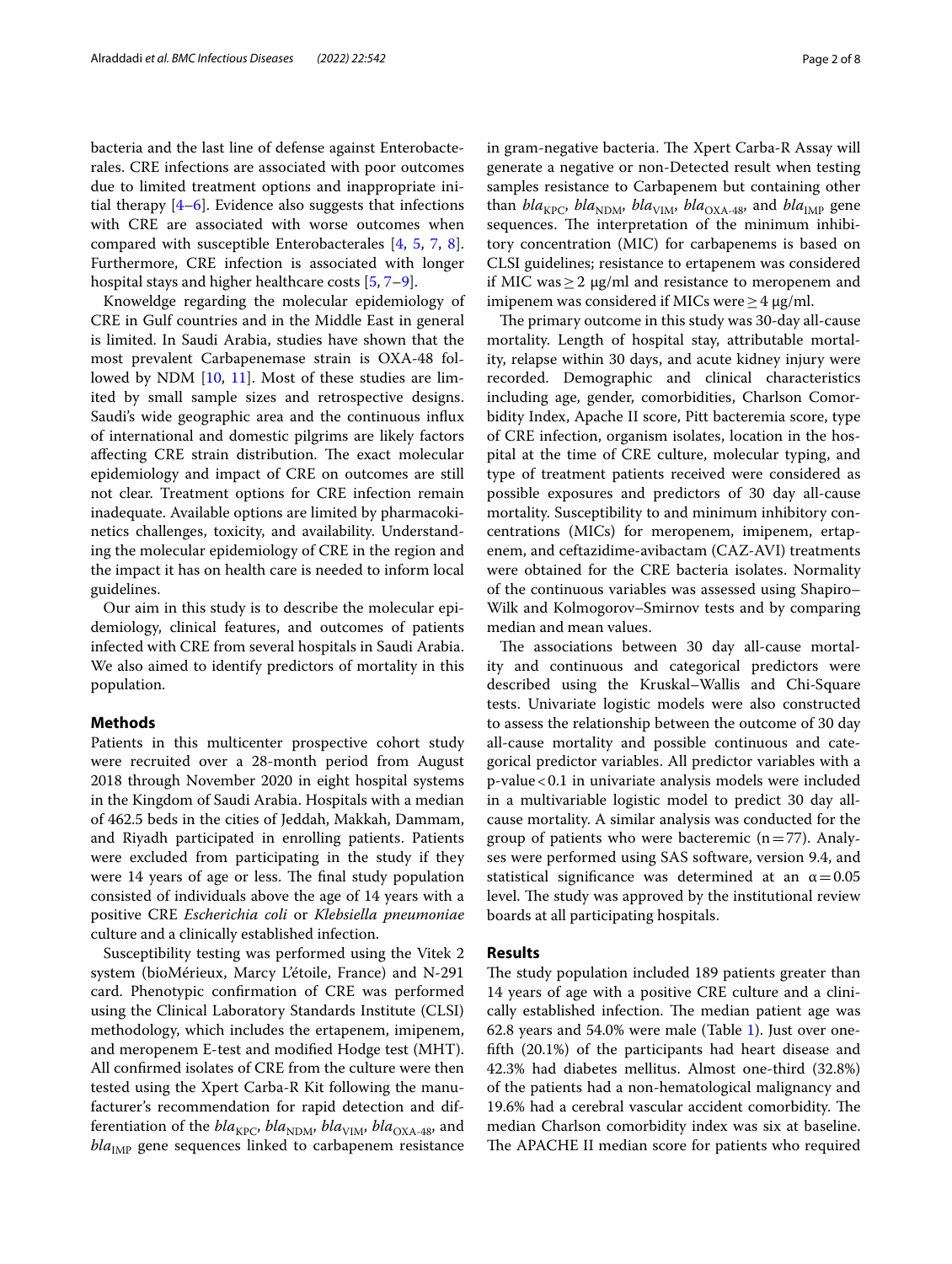<span id="page-2-0"></span>

|                                           |  | <b>Table 1</b> Demographic and baseline clinical characteristics of |  |
|-------------------------------------------|--|---------------------------------------------------------------------|--|
| patients with CRE infection ( $n = 189$ ) |  |                                                                     |  |

| Variable                                  | n (%)      | Median (IQR)     |
|-------------------------------------------|------------|------------------|
| Age (years)                               |            | 62.8 (44.4–73.5) |
| Gender                                    |            |                  |
| Male                                      | 102 (54.0) |                  |
| Female                                    | 87 (46.0)  |                  |
| <b>Baseline Comorbidities</b>             |            |                  |
| Heart Disease                             | 38 (20.1)  |                  |
| Peripheral vascular disease               | 9(4.8)     |                  |
| Cerebral vascular accident                | 37 (19.6)  |                  |
| Chronic kidney disease                    | 28 (14.8)  |                  |
| End stage renal disease                   | 10(5.3)    |                  |
| <b>HIV</b>                                | 1(0.5)     |                  |
| Dementia                                  | 19 (10.1)  |                  |
| <b>COPD</b>                               | 6(3.2)     |                  |
| Connective tissue disease                 | 5(2.7)     |                  |
| Peptic ulcer disease                      | 7(3.7)     |                  |
| Mild liver disease                        | 7(3.7)     |                  |
| Moderate and severe liver disease         | 22 (11.6)  |                  |
| Diabetes Mellitus                         | 80 (42.3)  |                  |
| Non-hematological malignancy              | 62 (32.8)  |                  |
| Hematological malignancy                  | 11(5.8)    |                  |
| Solid organ transplant                    | 8(4.2)     |                  |
| Bone marrow transplant                    | 4(2.1)     |                  |
| Immunosuppressive medication              | 41 (21.7)  |                  |
| Charlson comorbiditiy index               |            | $6(3-8)$         |
| APACHE II score <sup>1</sup>              |            | 19 (9.0-31.5)    |
| Pitt bacteremia score <sup>2</sup>        |            | $2(1-6)$         |
| Type of CRE infection <sup>3</sup>        |            |                  |
| <b>CLABSI</b>                             | 28 (14.8)  |                  |
| HAP/VAP                                   | 45 (23.8)  |                  |
| Complicated UTI                           | 45 (23.8)  |                  |
| Complicated intra-abdominal infection     | 32 (16.9)  |                  |
| Skin and soft tissue infection            | 20 (10.6)  |                  |
| Joint/bone infection                      | 6(3.2)     |                  |
| Primary bacteremia (source unidentified)  | 15(7.9)    |                  |
| Other                                     | 19 (10.1)  |                  |
| Organism isolates $^4$                    |            |                  |
| Escherichia coli                          | 21 (11.1)  |                  |
| Klebsiella pneumoniae                     | 165 (87.3) |                  |
| Both E. coli and K. pneumoniae            | 2(1.1)     |                  |
| CRE bacteremia                            | 77 (40.7)  |                  |
| Location at time of CRE culture           |            |                  |
| Emergency Room                            | 20 (10.6)  |                  |
| Medical Floor                             | 52 (27.5)  |                  |
| Surgical Floor                            | 21(11.1)   |                  |
|                                           |            |                  |
| Hematology/Oncology Floor<br>OB/GYN Floor | 29 (15.3)  |                  |
| ICU                                       | 1(0.5)     |                  |
|                                           | 57 (30.2)  |                  |
| Other                                     | 9(4.8)     |                  |

**Table 1** (continued)

| Variable                      | n(%)       | Median (IQR) |
|-------------------------------|------------|--------------|
| Molecular typing <sup>5</sup> |            |              |
| KPC.                          | 1(0.5)     |              |
| <b>NDM</b>                    | 32 (16.9)  |              |
| <b>IMP</b>                    | 1(0.5)     |              |
| OXA 48                        | 131 (69.3) |              |
| None identified               | 25(13.2)   |              |

*IQR* interquartile range, *CLABSI* central line-associated blood stream infection, *HAP* hospital-acquired pneumonia, *CRE* Carbapenem-resistant *Enterobacteriaceae*

<sup>1</sup> For  $n = 112$  patients, <sup>2</sup> For  $n = 110$  patients, <sup>3</sup> More than one CRE infection type possible

per patient, <sup>4</sup>The isolates were identified at the species level following conventional schemes, percentages may total < 100 due to missing values, <sup>5</sup>More than one molecular typing possible per patient

ICU admission was 19 ( $n=112$ ) while the Pitt bacteremia median score for patients with bacteremia was two  $(n=110)$  (Table [1\)](#page-2-0).

Almost half of the patients had either hospital-acquired pneumonia (HAP) or ventilator-associated pneumonia (VAP) (23.8%) or a complicated urinary tract infection (UTI)  $(23.8%)$  caused by CRE (Table [1](#page-2-0)). The majority of organisms isolated were *Klebsiella pneumoniae* (87.3%). Seventy-seven patients (40.7%) had CRE bacteremia and approximately one-third (30.2%) of patients were in the ICU at the time they received a positive CRE culture (Table [1\)](#page-2-0).

For the isolates tested, the median MIC was greatest for meropenem with a value of 16 followed by imipenem with a value of 8. Of the 143 isolates tested for CAZ-AVI, 103 (72.0%) were susceptible, 35 (24.5%) were resistant, and 5 (3.5%) were intermediate at baseline. For the isolates resistant to CAZ-AVI, the molecular typing was KPC (n=1), NDM (n=24), and OXA-48 (n=15) with some overlap between KPC and NDM being found in 1 patient and NDM and OXA-48 being found in 8 patients. The median MIC was smallest for CAZ-AVI with a value of 2 for the isolates tested against this antibiotic. Molecular typing revealed over two-thirds (69.3%) of patients were infected with OXA-48 CRE (Table [1](#page-2-0)).

Overall, the study included 114 patients from western region hospitals, 41 patients from the central region of the Kingdom, and 34 patients from the Eastern province (Fig. [1\)](#page-3-0). While 78.9% of patients in the western region had OXA\_48 molecular typing identifed in their isolates, 43.9% of patients in the central region and 67.7% of patients in the eastern region had OXA\_48 identifed in their isolates. A similar percentage of the patient isolates were identifed as NDM in the western (14.9%) and central (14.6%) regions compared to 26.5% of patient isolates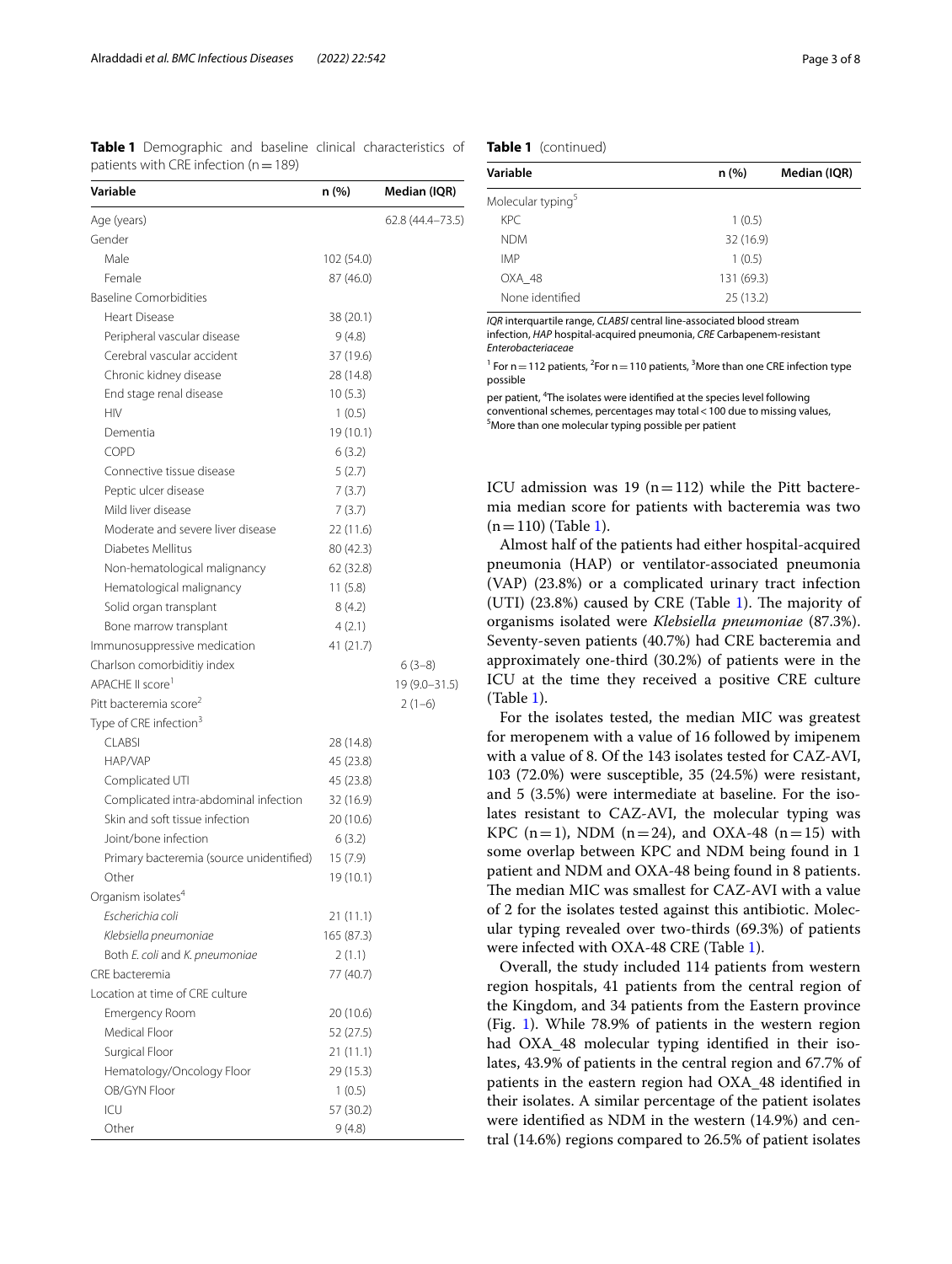



<span id="page-3-1"></span><span id="page-3-0"></span>

| Variable                                        | n(%)       |
|-------------------------------------------------|------------|
| Any carbapenem (meropenem, imipenem, ertapenem) | 131 (69.3) |
| Aminoglycoside (amikacin, gentamicin)           | 38 (20.1)  |
| Aztreonam                                       | 11(5.8)    |
| CAZ-AVI                                         | 89 (47.1)  |
| Colistin                                        | 78 (41.3)  |
| Tigecycline                                     | 62 (32.8)  |

*CAZ-AVI* ceftazidime-avibactam

being identifed as NDM in the eastern region. Almost one-third of isolates (31.7%) from patients in the central region had no molecular typing detected (Fig. [1\)](#page-3-0).

While 69.3% of patients took a carbapenem as part of their treatment regimen, 47.1% of patients received CAZ-AVI (Table [2\)](#page-3-1). Approximately one-ffth (20.1%) of patients received an aminoglycoside at some point during their treatment regimen (Table  $2$ ). There were 100 patients (52.9%) with a clinical cure and 57 patients (30.2%) had died within 30 days (Table [3\)](#page-3-2). Over one-third (36.5%) of patients had acute kidney injury and 23 patients (12.2%) relapsed within 30 days (Table [3](#page-3-2)).

<span id="page-3-2"></span>

|  | Table 3 Outcomes of patients with CRE infections ( $n = 189$ ) |  |  |  |  |  |
|--|----------------------------------------------------------------|--|--|--|--|--|
|--|----------------------------------------------------------------|--|--|--|--|--|

| Variable                   | n (%)      |
|----------------------------|------------|
| 30 day all-cause mortality | 57 (30.2)  |
| Attributable mortality     | 44 (23.4)  |
| Clinical cure              | 100 (52.9) |
| Relapse within 30 days     | 23(12.2)   |
| Acute kidney injury        | 69(36.5)   |

The median age of patients who died within 30 days at 64.7 years was signifcantly diferent than the median age, 60.3 years, in the group of patients who did not die within 30 days (Kruskal–Wallis Test = 4.8, df = 1, p = 0.03). Similarly, the association of Charlson comorbidity index with 30 day mortality was signifcant with a median of 6.0 in the group of patients who died within 30 days compared to a median of 5.5 in the group of patients who did not die within 30 days (Kruskal–Wallis Test=9.1, df=1,  $p=0.003$ ). The median values of Pitt bacteremia were also signifcantly diferent between the two groups with a value of 6.0 in the group of patients who died compared to a median value of 1.0 in the group of patients who did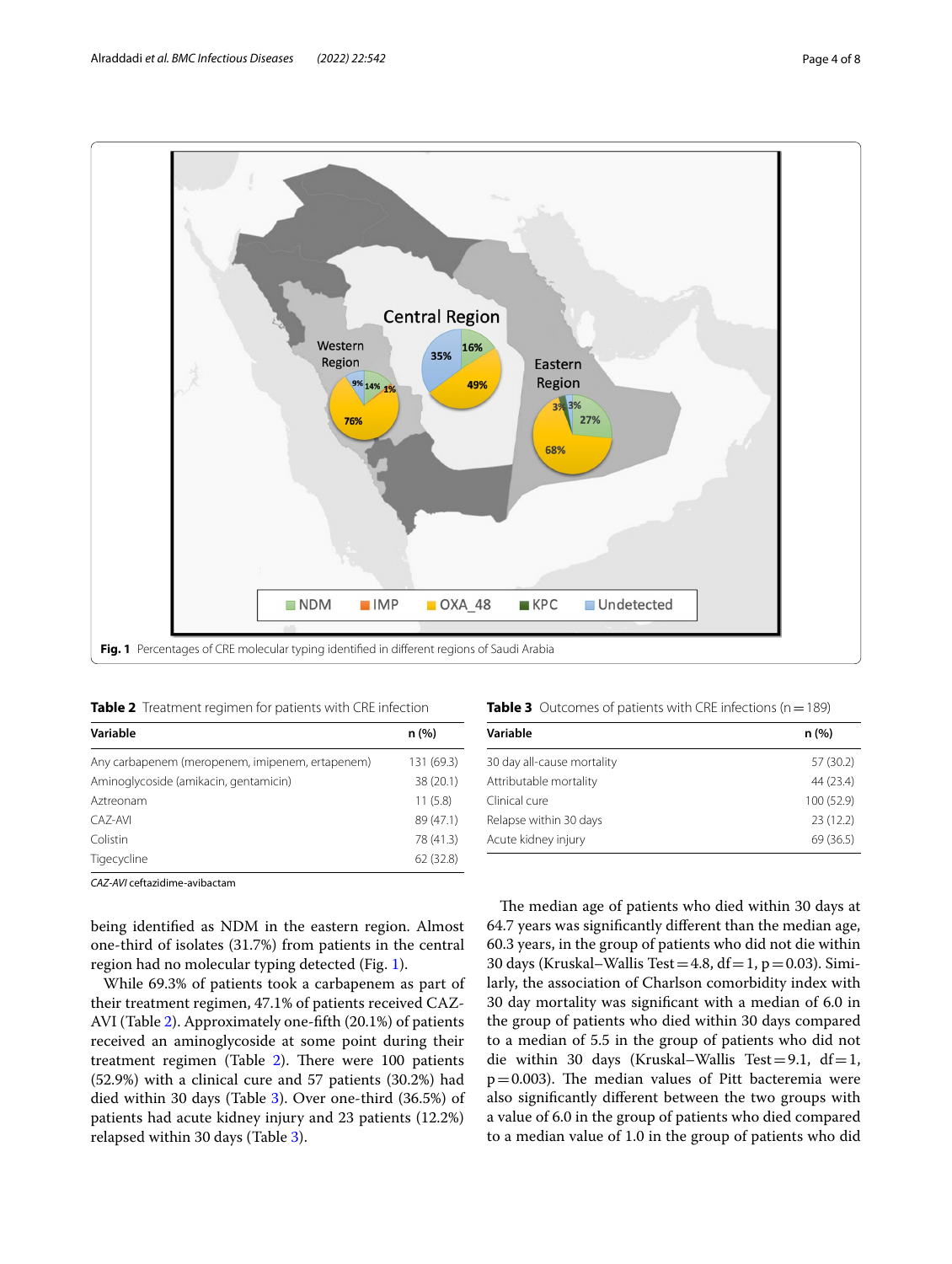not die within 30 days (Kruskal–Wallis Test = 15.3, df = 1,  $p < 0.0001$ ).

There was a statistically significant difference between the patients who had a HAP/VAP CRE infection with regards to 30 day all-cause mortality (Chi-Square=5.7,  $df=1$ ,  $p=0.02$ ). While 35.1% of the patients who died within 30 days had a HAP/VAP infection, 18.9% of patients who did not die within 30 days had a HAP/VAP infection. The association between having CRE bacteremia and 30 day all-cause mortality was also statistically signifcant with 57.9% of patients who died also having CRE bacteremia compared to 33.3% of patients who did not die having CRE bacteremia (Chi-Square=9.9, df=1,  $p=0.002$ ). Presenting with the comorbid condition of Diabetes Mellitus was also signifcantly associated with 30 day all-cause mortality with 54.4% of patients who died having this condition compared to 37.1% of patients who did not die within 30 days having this condition (Chi-Square = 4.9, df = 1,  $p = 0.03$ ).

There was no significant association identified between CRE treatment with CAZ-AVI and 30 day all-cause mortality (Chi-Square=0.8,  $df=1$ , p=0.37). Twenty four (27.0%) of the patients who took CAZ-AVI ended up dying within 30 days of all-cause mortality. Approximately one third  $(n=33, 33.0%)$  of patients who did not take CAZ-AVI ( $n=97$ ) ended up dying within 30 days of all-cause mortality.

In further looking at the association of CAZ-AVI treatment with 30 day all-cause mortality, among the patients with isolates that tested sensitive to CAZ-AVI and who took CAZ-AVI as part of their treatment regimen compared to the rest of the patients, there was no signifcant relationship. The association between those who tested sensitive compared to those with resistant or intermediate sensitivity results to CAZ-AVI for the patients who took CAZ-AVI was also not signifcant with regards to 30 day all-cause mortality. In addition, taking CAZ-AVI treatment did not signifcantly predict whether or not patients had a clinical cure [OR and  $95\%$  CI = 1.52 (0.86– 2.71),  $p=0.15$ ]. The outcome of acute kidney injury was not signifcantly associated with CAZ-AVI treatment [OR and 95% CI 1.15 (0.63–2.08),  $p = 0.65$ ].

Patients with CRE bacteremia  $(n=77)$  had a median age of 63.6 years, a median Charlson comorbidity index of 6.0, and a median Pitt bacteremia score of 3.0. Among the bacteremic patients, the association between having CAZ-AVI as part of the treatment regimen and 30 day all-cause mortality was signifcant [odds ratio (OR) and 95% CI=0.32 (0.12–0.81),  $p=0.02$ ] showing a protective efect of the treatment in univariate analysis. After controlling for age, Charlson comorbidity index, and Pitt bacteremia score the association between treatment with CAZ-AVI and 30 day all-cause mortality was no longer significant [AOR and  $95\%$  CI=0.33 (0.10–1.06),  $p=0.06$ ]. After adjusting for these predictors, a one-unit increase in Pitt bacteremia score was associated with an increase of 29.0% in the odds of 30 day all-cause mortality [AOR and 95% CI = 1.29 (1.09–1.52),  $p = 0.004$ ].

Univariate logistic models were constructed to predict the outcome of 30 day all-cause mortality based on demographic and clinical patient characteristics (Table [4\)](#page-5-0). Univariate analysis revealed that a one-unit increase in the Charlson comorbidity index was associated with a 20.0% increase in the odds of dying within 30 days from all causes [OR and  $95\%$  CI=1.20 (1.07– 1.33),  $p = 0.001$ ] and patients with a HAP/VAP infection had an increased odds by a factor of 2.3 of dying within 30 days from all causes [OR and 95%CI=2.31 (1.15– 4.64),  $p = 0.02$ . For patients with a diagnosis of diabetes mellitus at baseline, the odds of dying within 30 days from all-causes increased by a factor of 2.2 times compared to patients without this diagnosis [OR and 95%  $CI = 2.02$  (1.08–3.79),  $p = 0.03$ ]. All predictor variables with a  $p < 0.1$  were included in the multivariable logistic model looking at the association of clinical character-istics and 30 day all-cause mortality (Tables [4](#page-5-0), [5](#page-5-1)). After adjusting for all predictors with a  $p < 0.1$  from univariate analyses, patients with CRE bacteremia had an increased odds by 281% of dying within 30 days from all causes [AOR and 95% CI = 2.81 (1.26–6.24),  $p = 0.01$ ]. (Table [5\)](#page-5-1).

## **Discussion**

Our study shows that OXA-48 carbapenemase is the most common in Saudi Arabia followed by NDM carbapenemase. On the other hand, the prevalence of *Klebsiella pneumoniae* carbapenemases (KPC) in the country is quite rare. Mortality in patients with CRE infection is very high which is consistent with other studies published globally  $[4, 12, 13]$  $[4, 12, 13]$  $[4, 12, 13]$  $[4, 12, 13]$  $[4, 12, 13]$ . The majority of the CRE in our cohort was Klebsiella pneumonia.

About two-thirds of our patients received carbapenem as part of the treatment regimen during their hospital stay. tThis likely occurred because some of the centers utilized combination therapy for the treatment of CRE infections or patients may have received carbapenem before identifcation of carbapenem resistance. Around 50% of the cohort received CAZ-AVI for the treatment of CRE infection. CAZ-AVI is a new β-lactam/β-lactamase inhibitor combination with in vitro activity against KPCs and OXA-48 producing Enterobacterales. Several studies showed that CAZ-AVI is efective for the treatment of CRE infection [[14–](#page-6-13)[17\]](#page-6-14). In our study, patients who received CAZ-AVI for CRE were less likely to die compared to those who did not receive it; however, this difference was not statistically significant. There are several reasons for this fnding. Approximately one quarter of the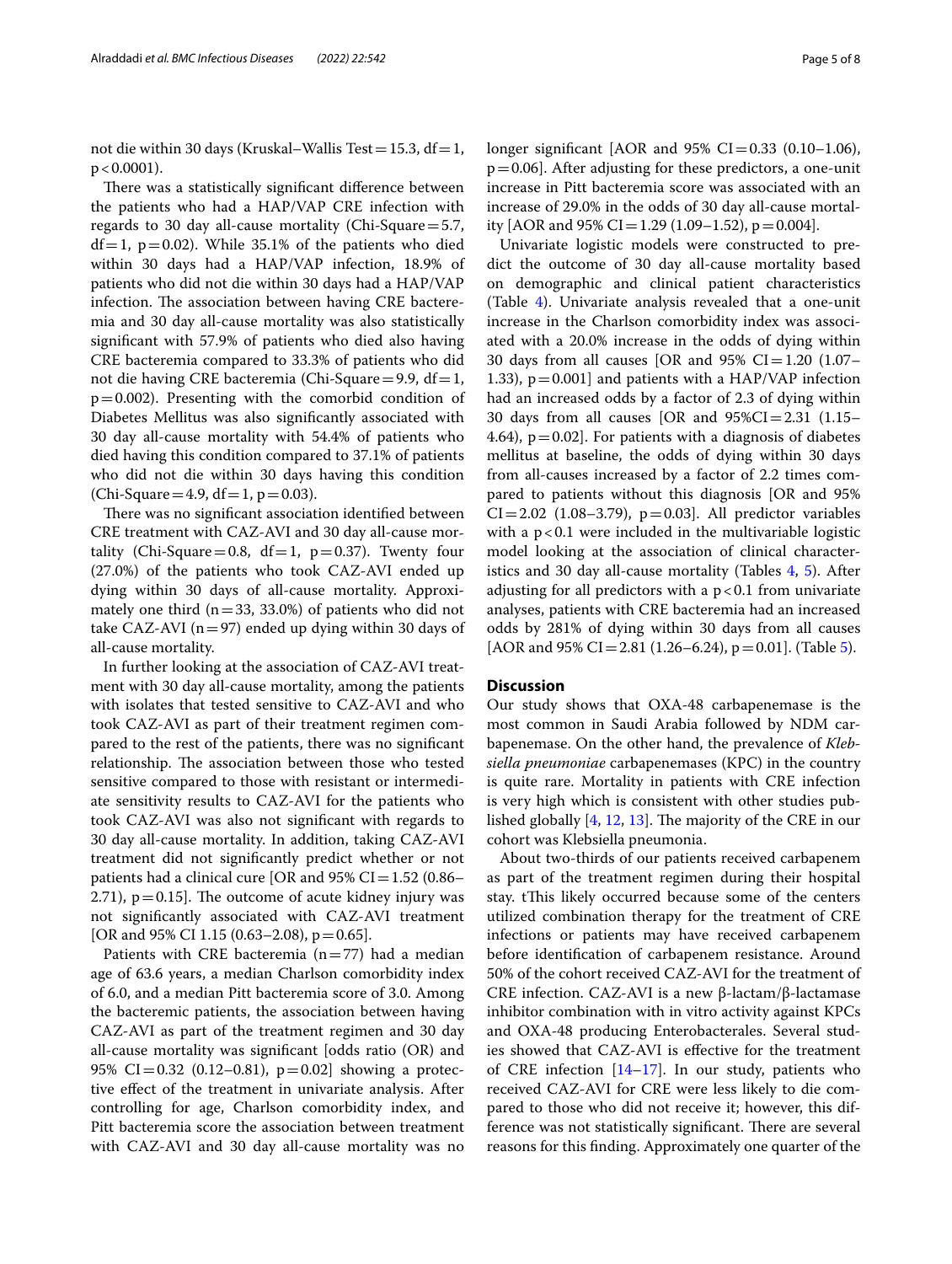<span id="page-5-0"></span>**Table 4** Univariate analysis of patient characteristics associated with 30 day all-cause mortality

| Parameter                                | <b>OR 95% CI</b>               | p-value  |
|------------------------------------------|--------------------------------|----------|
| Age (years)                              | $1.02(1.01 - 1.04)$            | 0.01     |
| Charlson comorbidity index               | $1.20(1.07 - 1.33)$            | 0.001    |
| Pitt bacteremia score                    | $1.32(1.15 - 1.50)$            | < 0.0001 |
| APACHE II score                          | $0.99(0.95 - 1.02)$            | 0.43     |
| <b>CLABSI</b>                            | $2.74(1.21 - 6.22)$            | 0.02     |
| HAP/VAP                                  | $2.31(1.15 - 4.64)$            | 0.02     |
| Complicated UTI                          | $0.50(0.22 - 1.12)$            | 0.09     |
| Complicated intra-abdominal infection    | $0.37(0.14 - 1.03)$            | 0.06     |
| Skin and soft tissue infection           | $0.75(0.26 - 2.17)$            | 0.60     |
| Joint/bone infection                     | $< 0.001 (< 0.001 - > 999.99)$ | 0.98     |
| Primary bacteremia (source unidentified) | $2.17(0.75 - 6.30)$            | 0.15     |
| CRE bacteremia                           | $2.75(1.45 - 5.21)$            | 0.002    |
| <b>NDM</b>                               | $1.49(0.67 - 3.31)$            | 0.32     |
| OXA48                                    | $1.35(0.68 - 2.71)$            | 0.39     |
| Received CAZ-AVI                         | $0.75(0.40 - 1.40)$            | 0.37     |
| Cardiac disease                          | $1.69(0.81 - 3.55)$            | 0.16     |
| Diabetes Mellitus                        | $2.02(1.08 - 3.79)$            | 0.03     |
| Non-hematological malignancy             | $1.30(0.22 - 3.37)$            | 0.44     |
| Hematological malignancy                 | $0.86(0.67 - 2.49)$            | 0.83     |
| Immunosuppressive medication             | $1.10(0.52 - 2.32)$            | 0.81     |

*OR* odds ratio, *CI* confdence interval

<span id="page-5-1"></span>**Table 5** Multivariable association of characteristics with 30 day all-cause mortality ( $n=189$ )

| Parameter <sup>1</sup>                | <b>OR 95% CI</b>    | p-value |
|---------------------------------------|---------------------|---------|
| Age (years)                           | $1.01(0.99 - 1.04)$ | 0.29    |
| Charlson comorbidity index            | $1.08(0.94 - 1.24)$ | 0.28    |
| HAP/VAP                               | $1.90(0.78 - 4.65)$ | 0.16    |
| Diabetes Mellitus                     | $1.59(0.77 - 3.32)$ | 0.21    |
| CRF bacteremia                        | $2.81(1.26 - 6.24)$ | 0.01    |
| CLABSI                                | 1.50 (0.49-4.58)    | 0.48    |
| Complicated intra-abdominal infection | $0.45(0.14 - 1.51)$ | 0.20    |
| Complicated UTI                       | $0.69(0.26 - 1.84)$ | 0.46    |

*OR* odds ratio, *CI* confdence interval

 $1$  Categories for characteristics with missing values not included in the table

isolates tested for susceptibility to CAZ-AVI were resistant to it. In addition, almost 30% of patients in the study cohort were either carrying the NDM gene or an unidentifed gene. CAZ-AVI does not have activity against NDM carbapenemases and the efficacy of its combination with aztreonam is less certain when compared to its efficacy as a monotherapy for OXA-48 and KPC  $[18]$  $[18]$ . The sample size in this cohort was also not powered to detect the survival beneft of antibiotics intervention. Further examination of patients with CRE infection and bacteremia showed that CAZ-AVI has a protective efect in univariate analysis. Despite being expensive, the use of CAZ-AVI slightly exceeded colistin use which is very nephrotoxic and less efective than CAZ-AVI [[15](#page-6-15), [16](#page-6-16), [19\]](#page-7-1). Although tigecycline has a black box warning of increased mortality, it is one of the few options available to treat CRE [\[20](#page-7-2)], and it was used in about a third of our cohort. Other CRE-active agents were not used because they are not yet available in Saudi Arabia such as eravacycline, plazomicin, meropenem-vaborbactam, and imipenem-cilastatin-relebactam. The latter two are less attractive in our region given their lack of activity against OXA-48, the predominant type of carbapenemase. KPC is not common in the region at this time and can be treated with CAZ-AVI [\[21\]](#page-7-3).

We identifed several predictors for 30-day mortality in the univariate analysis. These included older age, higher comorbidity index, higher pitt bacteremia score, and having diabetes as a comorbidity. These predictors were all consistent with what has been shown in previous studies [[22,](#page-7-4) [23\]](#page-7-5). HAP/VAP and CRE bacteremia both were associated with a more than two fold increase in mortality. CRE bacteremia has been shown to be associated with a substantial increase in mortality in several studies. After adjusting for potential confounders, CRE bacteremia remained an independent risk factor for mortality.

Our study has several strengths including the prospective design and recruiting patients from several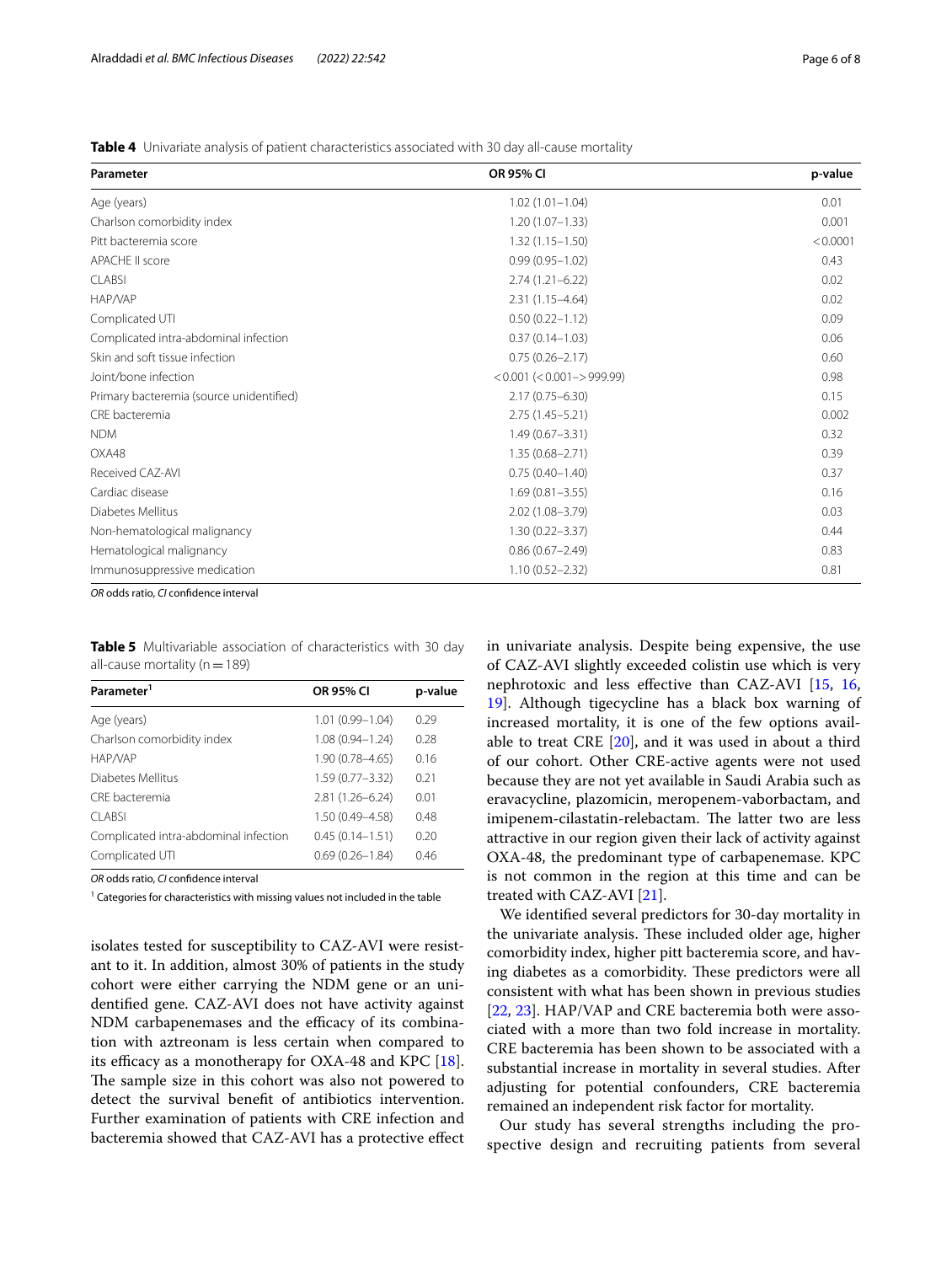tertiary care hospitals from diferent geographic locations in Saudi Arabia. Furthermore, we collected information on baseline clinical characteristics and several time-varying covariates. We acknowledge several limitations in our study including the sample size in our cohort precluding identifcation of strong predictors of mortality and an inability to compare the efficacy of different antibiotic treatments for CRE infection. This was due to the heterogeneity of treatment between centers and to the lack of specifc protocols for CRE therapy.

In conclusion, this study improved our knowledge regarding the burden of CRE infection in the region. It also highlights the molecular epidemiology and current therapeutic approach for CRE treatment in Saudi Arabia. This information will inform local and global preventive and therapeutic intervention protocols for CRE infection.

#### **Acknowledgements**

Not applicable.

#### **Author contributions**

BA conceptualized and designed the study and drafted the manuscript. BA and EH carried out the statistical analysis. EH contributed to the study design. YJ, WA, KJ, HT, AS, RM, MA and AT provided patients, contributed to the interpretation of data and critically revised the manuscript. MQ performed molecular analysis and contributed to the interpretation of data. KO, RO, WH, DA, RS, MS, MH and LH enrolled patients and carried out data collection and curation. All authors reviewed and approved the fnal manuscript. All authors read and approved the fnal manuscript.

#### **Funding**

No funding of any kind has been received; this data has been generated as part of the routine work of the hospitals.

#### **Availability of data and materials**

The datasets used and/or analyzed during the current study are available from the corresponding author on reasonable request.

## **Declarations**

#### **Ethics approval and consent to participate**

The study protocol was approved by the institutional review board of King Faisal Specialist Hospital and Research Center, Jeddah, Saudi Arabia (IRB #2018-57). We confrm that all methods were carried out in accordance with relevant guidelines and regulations of Helsinki declaration. The informed consent was waived by the Research Ethics Committee of King Faisal Specialist Hospital and Research Center.

#### **Consent for publication**

Not applicable.

#### **Competing interests**

The authors declare that they have no competing interests.

#### **Author details**

<sup>1</sup> King Faisal Specialist Hospital and Research Center, Jeddah, Saudi Arabia.<br><sup>2</sup> Alfaisal University, Rivadh, Saudi Arabia <sup>3</sup> King Eabd Specialist Hospital. Alfaisal University, Riyadh, Saudi Arabia. <sup>3</sup> King Fahd Specialist Hospital, Dammam, Saudi Arabia. <sup>4</sup>Security Forces Hospital, Makkah, Saudi Arabia.<br><sup>5</sup>Eaculty of Pharmacy, King Abdulaziz University, Jeddah, Saudi Arabia. <sup>6</sup>Ki Faculty of Pharmacy, King Abdulaziz University, Jeddah, Saudi Arabia. <sup>6</sup>King Abdullah Medical City, Makkah, Saudi Arabia. <sup>7</sup> Department of Pathology and Laboratory Medicine Clinical Microbiology Lab, King Faisal Specialist Hospital and Research Center, Jeddah, Saudi Arabia. <sup>8</sup>Department of Medicine, King Abdulaziz Medical City, Jeddah, Saudi Arabia. <sup>9</sup>Clinical Microbiology Laboratory, King Abdulaziz University Hospital, Jeddah, Saudi Arabia. <sup>10</sup>King Fahd Medical City, Riyadh, Saudi Arabia. 11King Faisal Specialist Hospital

and Research Center, Riyadh, Saudi Arabia. <sup>12</sup> Present Address: King Saud Bin Abdulaziz University for Health Sciences, Jeddah, Saudi Arabia.

Received: 15 February 2022 Accepted: 30 May 2022<br>Published online: 13 June 2022

## **References**

- <span id="page-6-0"></span>van Duin D, Doi Y. The global epidemiology of carbapenemase-producing Enterobacteriaceae. Virulence. 2017;8(4):460–9.
- <span id="page-6-1"></span>2. van Duin D, Kaye KS, Neuner EA, Bonomo RA. Carbapenem-resistant Enterobacteriaceae: a review of treatment and outcomes. Diagn Micro‑ biol Infect Dis. 2013;75(2):115–20.
- <span id="page-6-2"></span>3. WHO: 2017.
- <span id="page-6-3"></span>4. Falagas ME, Tansarli GS, Karageorgopoulos DE, Vardakas KZ. Deaths attributable to carbapenem-resistant Enterobacteriaceae infections. Emerg Infect Dis. 2014;20(7):1170–5.
- <span id="page-6-5"></span>5. Patel G, Huprikar S, Factor SH, Jenkins SG, Calfee DP. Outcomes of carbapenem-resistant *Klebsiella pneumoniae* infection and the impact of antimicrobial and adjunctive therapies. Infect Control Hosp Epidemiol. 2008;29(12):1099–106.
- <span id="page-6-4"></span>6. Tzouvelekis LS, Markogiannakis A, Psichogiou M, Tassios PT, Daikos GL. Carbapenemases in *Klebsiella pneumoniae* and other Enterobac‑ teriaceae: an evolving crisis of global dimensions. Clin Microbiol Rev. 2012;25(4):682–707.
- <span id="page-6-6"></span>7. Villegas MV, Pallares CJ, Escandón-Vargas K, Hernández-Gómez C, Correa A, Álvarez C, Rosso F, Matta L, Luna C, Zurita J, et al. Characterization and clinical impact of bloodstream infection caused by carbapenemaseproducing Enterobacteriaceae in seven Latin American Countries. PLoS ONE. 2016;11(4): e0154092.
- <span id="page-6-7"></span>8. Stewardson AJ, Marimuthu K, Sengupta S, Allignol A, El-Bouseary M, Carvalho MJ, Hassan B, Delgado-Ramirez MA, Arora A, Bagga R, et al. Efect of carbapenem resistance on outcomes of bloodstream infection caused by Enterobacteriaceae in low-income and middle-income countries (PANORAMA): a multinational prospective cohort study. Lancet Infect Dis. 2019;19(6):601–10.
- <span id="page-6-8"></span>9. Ben-David D, Kordevani R, Keller N, Tal I, Marzel A, Gal-Mor O, Maor Y, Rahav G. Outcome of carbapenem resistant *Klebsiella pneumoniae* bloodstream infections. Clin Microbiol Infect. 2012;18(1):54–60.
- <span id="page-6-9"></span>10. Alotaibi F. Carbapenem-Resistant Enterobacteriaceae: an update narrative review from Saudi Arabia. J Infect Public Health. 2019;12(4):465–71.
- <span id="page-6-10"></span>11. Moghnieh RA, Kanafani ZA, Tabaja HZ, Sharara SL, Awad LS, Kanj SS. Epidemiology of common resistant bacterial pathogens in the countries of the Arab League. Lancet Infect Dis. 2018;18(12):e379–94.
- <span id="page-6-11"></span>12. Daikos GL, Petrikkos P, Psichogiou M, Kosmidis C, Vryonis E, Skoutelis A, Georgousi K, Tzouvelekis LS, Tassios PT, Bamia C, et al. Prospective observational study of the impact of VIM-1 metallo-beta-lactamase on the outcome of patients with *Klebsiella pneumoniae* bloodstream infections. Antimicrob Agents Chemother. 2009;53(5):1868–73.
- <span id="page-6-12"></span>13. Gutiérrez-Gutiérrez B, Salamanca E, de Cueto M, Hsueh PR, Viale P, Paño-Pardo JR, Venditti M, Tumbarello M, Daikos G, Cantón R, et al. Efect of appropriate combination therapy on mortality of patients with bloodstream infections due to carbapenemase-producing Enterobacteriaceae (INCREMENT): a retrospective cohort study. Lancet Infect Dis. 2017;17(7):726–34.
- <span id="page-6-13"></span>14. Alraddadi BM, Saeedi M, Qutub M, Alshukairi A, Hassanien A, Wali G. Efficacy of ceftazidime-avibactam in the treatment of infections due to Carbapenem-resistant Enterobacteriaceae. BMC Infect Dis. 2019;19(1):772.
- <span id="page-6-15"></span>15. Hakeam HA, Alsahli H, Albabtain L, Alassaf S, Al Duhailib Z, Althawadi S. Efectiveness of ceftazidime-avibactam versus colistin in treating carbapenem-resistant Enterobacteriaceae bacteremia. Int J Infect Dis. 2021;109:1–7.
- <span id="page-6-16"></span>16. van Duin D, Lok JJ, Earley M, Cober E, Richter SS, Perez F, Salata RA, Kalayjian RC, Watkins RR, Doi Y, et al. Colistin versus ceftazidimeavibactam in the treatment of infections due to carbapenem-resistant Enterobacteriaceae. Clin infect Dis. 2018;66(2):163–71.
- <span id="page-6-14"></span>17. Temkin E, Torre-Cisneros J, Beovic B, Benito N, Giannella M, Gilarranz R, Jeremiah C, Loeches B, Machuca I, Jiménez-Martín MJ et al. Ceftazidimeavibactam as salvage therapy for infections caused by carbapenemresistant organisms. Antimicrob Agents Chemother. 2017; 61(2).